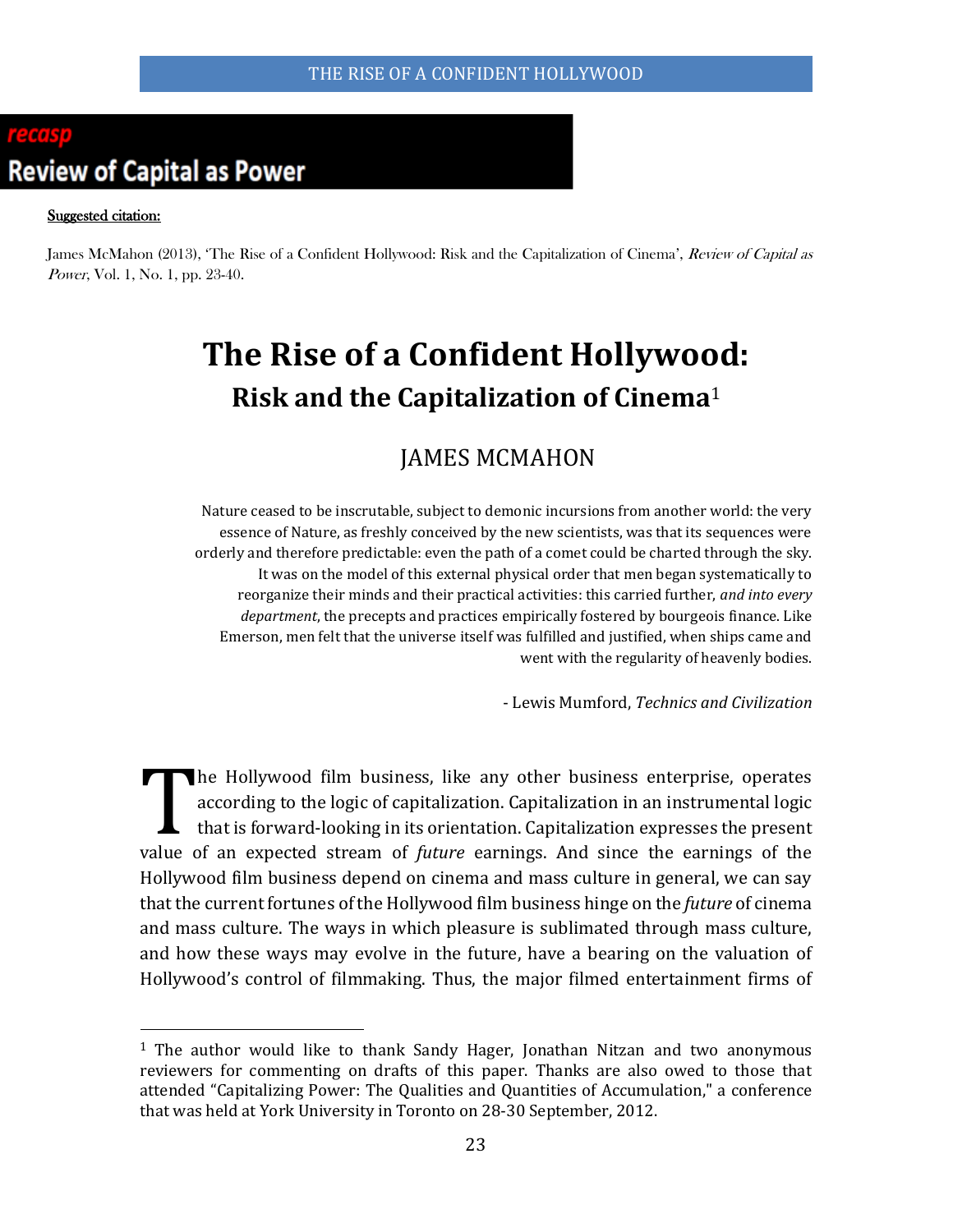Hollywood discount expected future earnings to present prices according to their perception of the social-historical state of pleasure.

Included in the capitalization formula is a risk coefficient  $(\delta)$ . This coefficient denotes the degree of confidence capitalists have in their earnings predictions. This relationship between expected earnings and risk is visible when we write the capitalization equation in a simplified form.<sup>2</sup> Capitalization at any given time  $(K_t)$  is equal to the discounted value of expected future earnings (*EE*). Expected future earnings are discounted by two variables: a rate of return that capitalists feel they can confidently get  $(r_c)$  and the risk coefficient  $(\delta)$ . Put all of these pieces together and you have the following equation:

$$
K_t = \frac{EE}{r_c \times \delta}
$$

Risk is an important variable in the capitalization of cinema. From the perspective of investment, the future shape of cinema cannot be so uncertain that capitalists are unable to estimate, with even a modicum of confidence, how the earnings of a possible film project will rank in the order of cinema. For capitalists to invest, the risk coefficient has to be finite, which in turn means that, however uncertain, capitalists expect the future of cinema to have determinable boundaries. Even uncertain estimations cannot retain the idea that infinite possibilities make the future order of cinema—e.g., how many films, what types of films, and what is popular—completely unknowable. Conversely, confidence in the capitalization of cinema can increase if risk perceptions about the volatility of a film's earnings can be decreased. Thus, capitalists are interested in creating a cultural environment where films have financial trajectories like comets in the sky. If the world of cinema can be made to have 'stable' laws of motion, vested interests can depend on this machine-like regularity when it translates the art of cinema into the quantities of capital.<sup>3</sup>

The first section of this paper will outline how the order of cinema itself is relevant to the capitalization of cinema. The rest of the paper investigates the historical development of risk in the Hollywood film business. Using *opening theatres* as a proxy for future expectations, the paper demonstrates how, from 1981 to 2011, Hollywood has improved its ability to predict the financial rankings of its films. More specifically, the Hollywood film business has become better at predicting what films will earn a

l

<sup>2</sup> For the purposes of the paper, I am temporarily ignoring *hype* (*H*), which is also in the numerator of the capitalization equation.

<sup>3</sup> These metaphors are taken from Mumford's *Technics and Civilization* (Mumford 2010).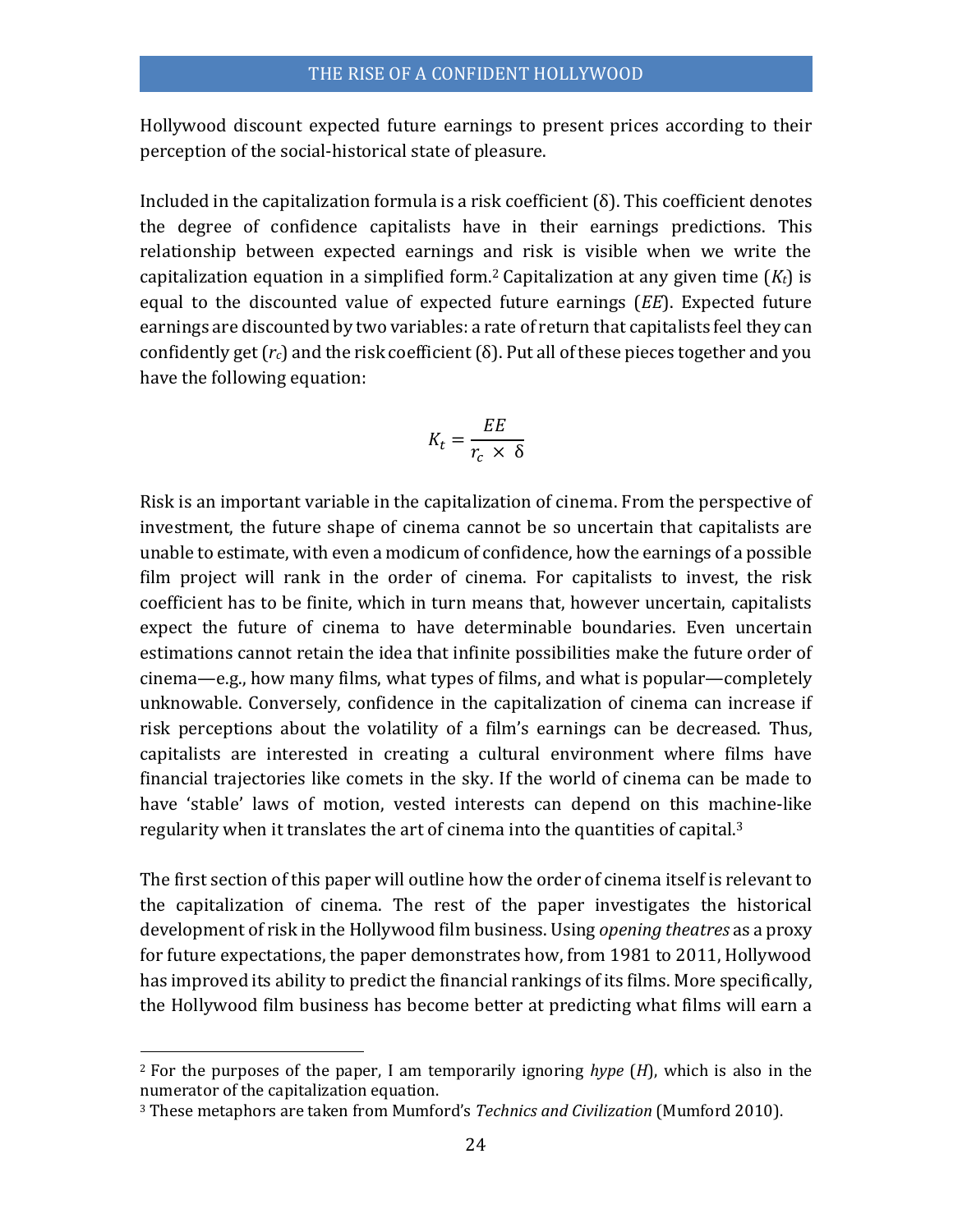greater-than-average share of all US box-office gross revenues through a wide release strategy. This finding suggests that confidence in film earnings projections has increased.

Before proceeding, a quick note on the scope of this paper: The capital-as-power framework, which was first developed by Jonathan Nitzan and Shimshon Bichler, is instrumental to this analysis of risk in the Hollywood film business (Nitzan & Bichler 2009). The capital-as-power framework, however, automatically nudges the empirical analysis found in this paper towards much larger empirical and theoretical questions. Most importantly, the capital-as-power framework, by design, engenders curiosities about the connection between risk and differential accumulation. While it would certainly make for a more robust picture of the Hollywood film business, an analysis of differential accumulation is beyond the scope of this article.

For one thing, an applied theory of differential accumulation would need to break the category 'the Hollywood film business' into smaller parts. Indeed, firms in the Hollywood film business can be separated according to whether they produce, distribute or exhibit films; and this separation would allow us to focus on *major filmed entertainment*, the group of firms that warrant a comparison with the historical performance of dominant capital. Commonly known as the 'Hollywood studios,' major filmed entertainment is primarily in the business of distribution and is comprised of six firms: Disney, Paramount, Colombia, 20<sup>th</sup> Century Fox, Warner Bros. and Universal.

Yet, for the more immediate purpose of analyzing risk and the capitalization of cinema, 'the Hollywood film business' remains an appropriate category, at least as a starting point for future research. Just as Nitzan and Bichler note how the universal quality of the capitalization formula makes 'people the world over march to the invisible command of capital' (Nitzan & Bichler 2009, p.270), risk perceptions about cinema are not simply particular to the owners of major filmed entertainment. In the Hollywood film business, producers, exhibitors, agents, actors and directors are united with major filmed entertainment because they are all 'free' to apply the instrumental logic of capitalization to the world of cinema and the industrial art of filmmaking.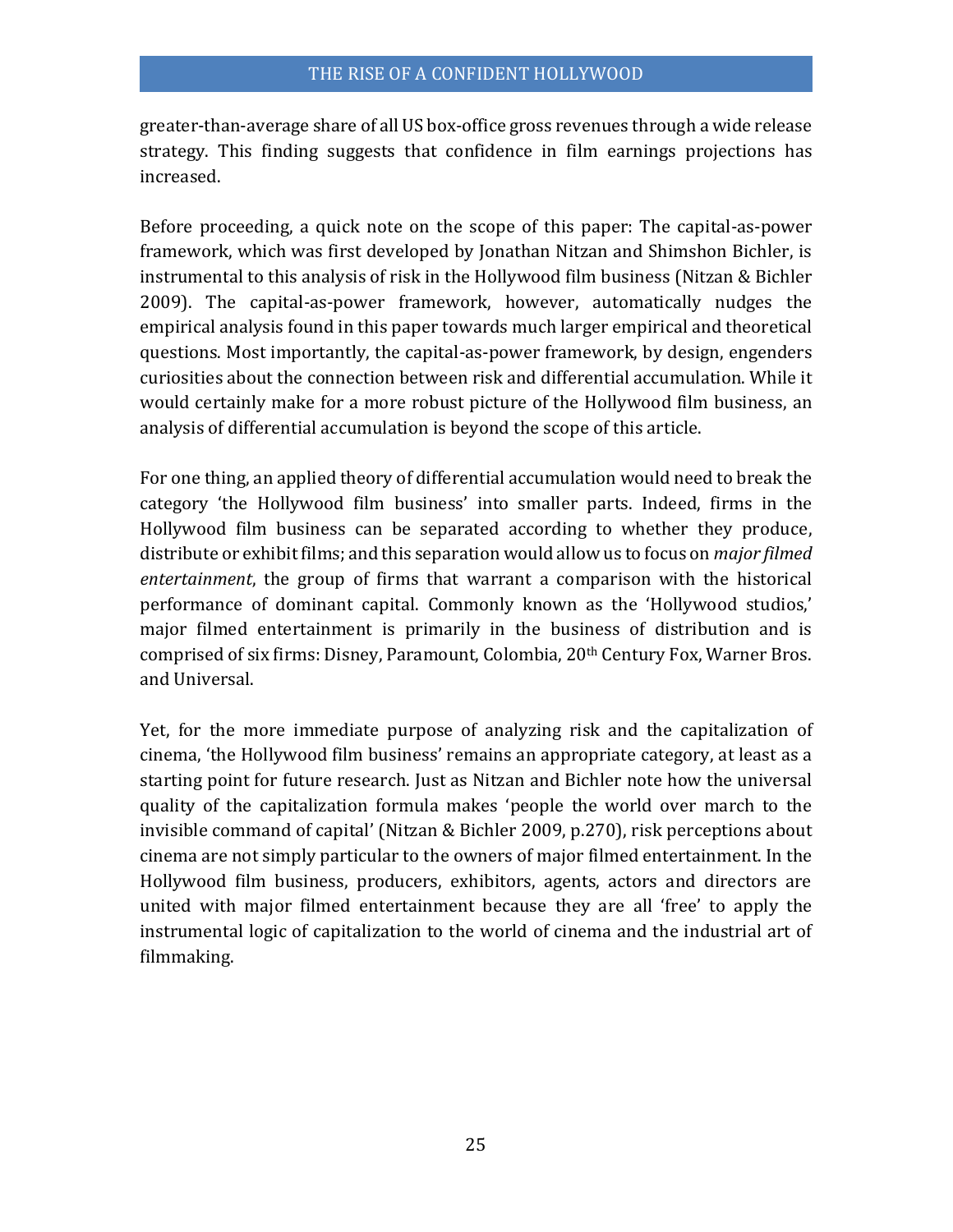### **Risk and the Future Order of Cinema**

Capitalization is not a crystal ball in which the future is revealed to vested interests. As Nitzan and Bichler emphasize in their description of capitalization, capitalists are no better at predicting the future than anyone else—'like the rest of us, they can never see [the future]'(Nitzan & Bichler 2009, p.187). <sup>4</sup> However, capitalization is, by design, concerned with the future of investment; it is a logic that is obsessed with estimating future earnings and whether they will or will not translate into actual earnings. By following the rituals of capitalization, the Hollywood film business is concerned with the *future* of mass culture.

Risk is a variable in the capitalization equation. It is an *ex ante* variable in the valuation of an asset and not an *ex post* explanation for why a capitalist 'deserved' a particular rate of return.<sup>5</sup> Risk is a partly subjective factor that shapes the way a claim on future earnings is assessed. If capitalization discounts the size and pattern of a future stream of earnings, risk is the expression of the '*degree of confidence capitalists have in their own predictions'*(Nitzan & Bichler 2009, p.208). Nitzan and Bichler argue that this degree of confidence appears in the capitalization equation as a risk coefficient (δ). A smaller δ indicates a greater the degree of confidence and a larger capitalization, and vice versa when  $\delta$  is larger. If, for instance, there is growing uncertainty about the size and pattern of a future stream of earnings, δ will increase and the asset in question will be discounted to a lower present price. This outcome can be derived from the capitalization equation, which can be presented once more:

$$
K_t = \frac{EE}{r_c \times \delta}
$$

How can we understand the role of risk in the capitalization of cinema? One of the ways is to think of how the world of cinema itself, as a composition of films, is an object of risk perceptions. The shape and order of cinema becomes significant for the rituals of capitalization because, in a sense, every film is in a cohort. For every year, a set of films is released and each film in the set acquires a financial ranking by virtue of being capitalized. To explain how this relates to risk perceptions in the Hollywood film business, let me provide some background about the quantitative language of capital and its application in the art of filmmaking.

<sup>4</sup> For a concise anthropology of capitalization, see (Nitzan & Bichler 2009, pp.147–166).

<sup>5</sup> Nitzan and Bichler's concept of risk is different from the neo-classical theory of risk. For their critique of the 'risk premium' and its role in the construction of the capital asset pricing model (CAPM), see (Nitzan & Bichler 2009, pp.198–210)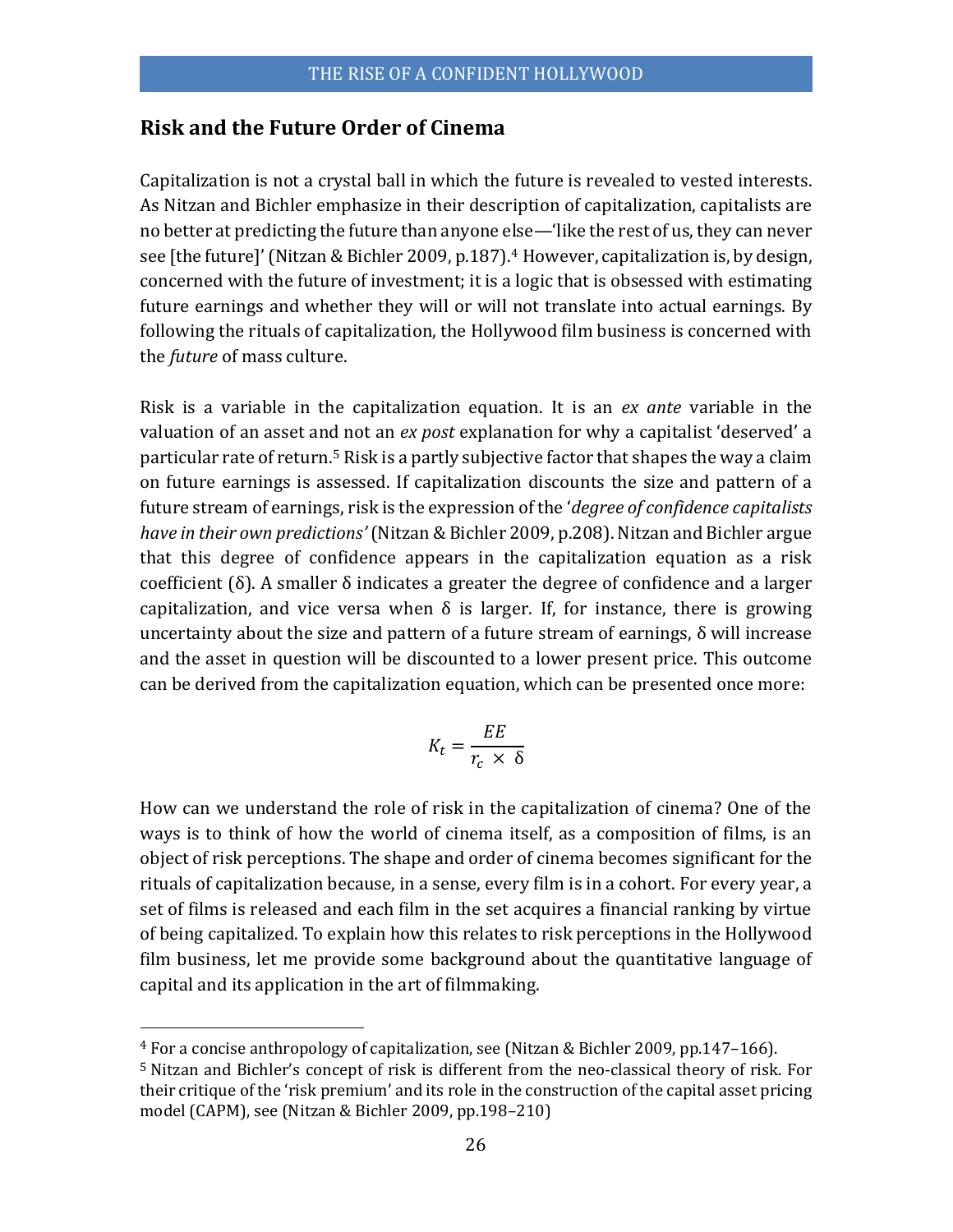The application of capitalization to the qualitative world of cinema implies that the qualities of films have become what Herbert Marcuse would call 'quantifiable qualities' (Marcuse 1991, p.136). From the perspective of investment, the industrial art of filmmaking and the social world of mass culture are meant to be controlled in the interest of pecuniary gain. The Hollywood film business may or may not have successful strategies for creating an order of cinema through the control of filmmaking—that is yet to be determined—but it must translate the political, cultural and aesthetic qualities of cinema into the quantitative language of capital. Nitzan and Bichler's argument about the eye of capitalization explains why a film's many qualities—e.g., its genre, style, story, cast, director, production quality—and its possible resonance with established cultural and political attitudes would all be 'integrated into the numerical architecture of capital': the many dimensions of cinema could impact 'the level and pattern of capitalist earnings' (Nitzan & Bichler 2009, p.166).

A film project is translated into the language of capital in its germinal stages, well before the first day of filming. Expectations about future earnings are being discounted to present prices when some scripts are sold while others are ignored, when some projects are properly developed while others sit idle, and when some projects are produced while others never make it out of 'development hell.' <sup>6</sup> As Janet Wasko points out in contrast to popular belief, 'Hollywood films do not begin when the camera starts rolling, but involve a somewhat lengthy and complex development and pre-production phase during which an idea is turned into a script and preparations are made for actual production followed by post-production' (Wasko 2008, p.43). A project begins as a film concept, usually in the form of a full script in its first draft. If approved by management, the project then goes into development (which is far from the production stage), usually under the wing of a development executive (Wasko 2008, p.45). In development, the film concept is polished, the script is edited and re-edited, sometimes even rewritten completely, and producers and agents start talking about the film's possible 'players' (main cast and director).

Throughout this process, the capitalization of cinema is concerned with how films will rank in the order of cinema. For one thing, the quantitative language of capital makes every film financially comparable. When a film is given an expected theatrical

 $6$  A project is in 'development hell' when 'a script is in development but never receives production funds' (Wasko 2008, p.53). In his 'how-to' book about film financing, Michael Wiese estimates that major filmed entertainment produces one film for every fifty projects that remain damned in purgatory (Wiese 1991, p.32).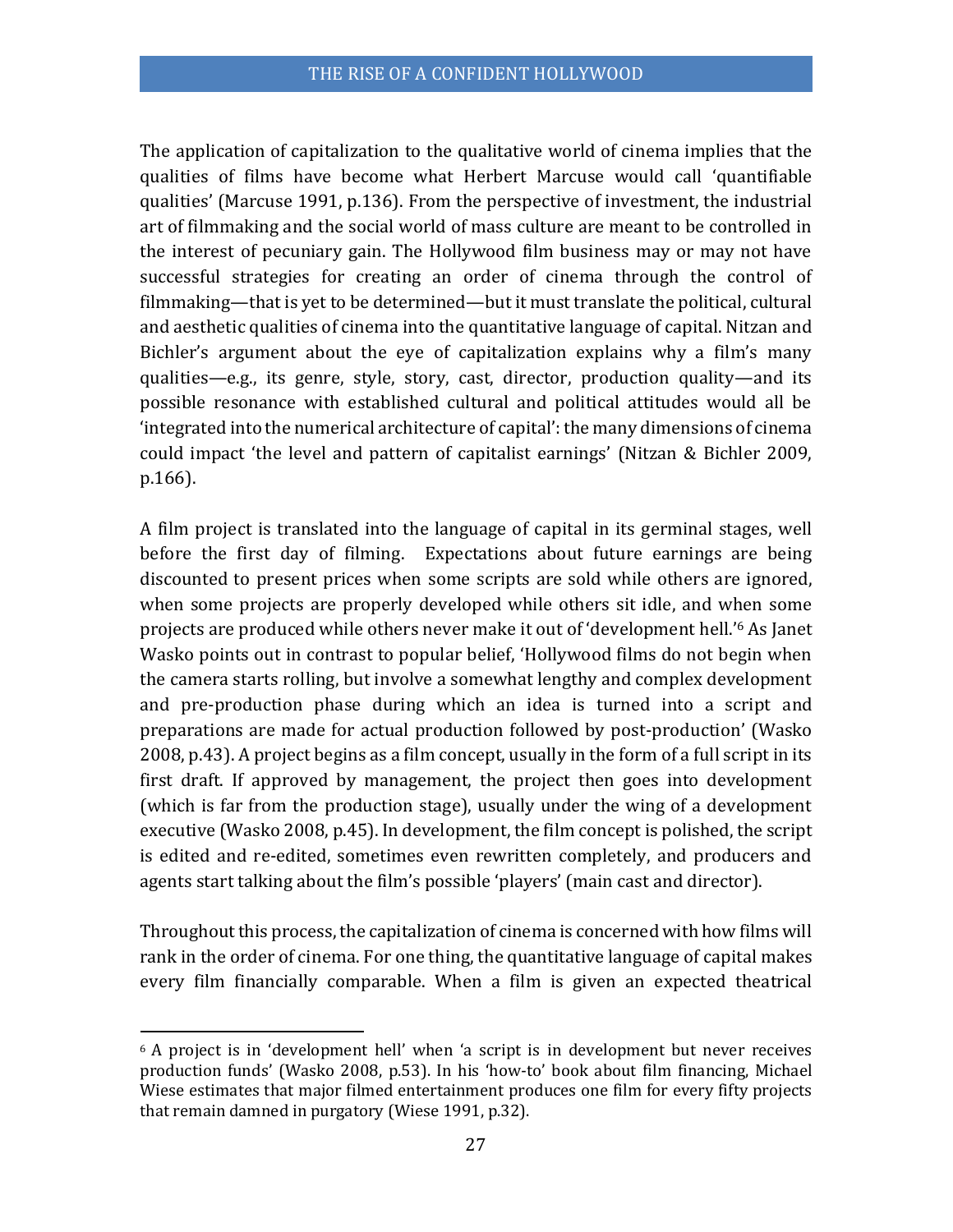revenues plateau (e.g., \$10 million, \$50 million, \$200 million), the Hollywood film business is making an estimate about the future popularity of the film (Barry Russell Litman 1998, p.44). And how a specific film is capitalized has something to do with its particular political, cultural and aesthetic qualities. Yet, this financial estimate automatically positions a film among other films. An estimate that a film will, for instance, earn \$100 million in theatrical revenues is meaningful in relation to how other contemporary films are capitalized. An expectation of \$100 million means one thing when, at a given time, \$125 million in box-office revenues is the average expectation for most Hollywood films. It means something else when an estimation of \$100 million puts the particular film at the top of its cohort. Depending on how other films are capitalized, capitalists could expect that \$100 million in box-office revenues would make this film one of the top grossing films of its year of release.

Knowing how the expectations of one film relates to the expectations of all other films in the same time period is also significant when there is historical evidence that top ranking films have been able to differentially perform. Predicting that a film will be one of the top grossing films of the year matters given that, since the late 1940s, the top one percent of films have increased their share of all box-office revenues per year. Mark Weinstein describes this phenomenon: 'In the late 1940s, the top 1 percent of films represented 2 percent to 3 percent of studio revenue; by the early 1960s, this had tripled, to an average of about 6 percent. This trend has continued in recent years. In 1993 the world-wide revenues for the top 1 percent (two films) of 163 majorstudio released films were 13.8 percent of the total [revenues]' (Weinstein 2005, p.252).

Moreover, a confident prediction about how a film will rank in the order of cinema is also a strong recommendation about distribution strategy. It is common practice for the Hollywood film business to give wide theatrical releases to what it thinks will be 'blockbusters' or 'must-see events.' This strategy is also known as saturation booking, in which a film is simultaneously shown on many screens in many theatres (Maltby 2003, p.182). While it is a common one, this wide release strategy is relevant for our analysis of risk because it is *not* a universal strategy. Unlike 'platform' releases, which open in a small number of theatres, usually in select cities (New York, Los Angeles, etc.), 'wide' releases are designed to begin, from their very first week, in thousands of theatres across America. For example, *Star Wars* opened on nearly 3,000 theater screens in the United States (De Vany 2004, p.48). Furthermore, a wide release is meant to pull in the bulk of its revenues in the first few weeks of its theatrical release—e.g., the 2001 film *The Mummy Returns* earned 90% of its total theatrical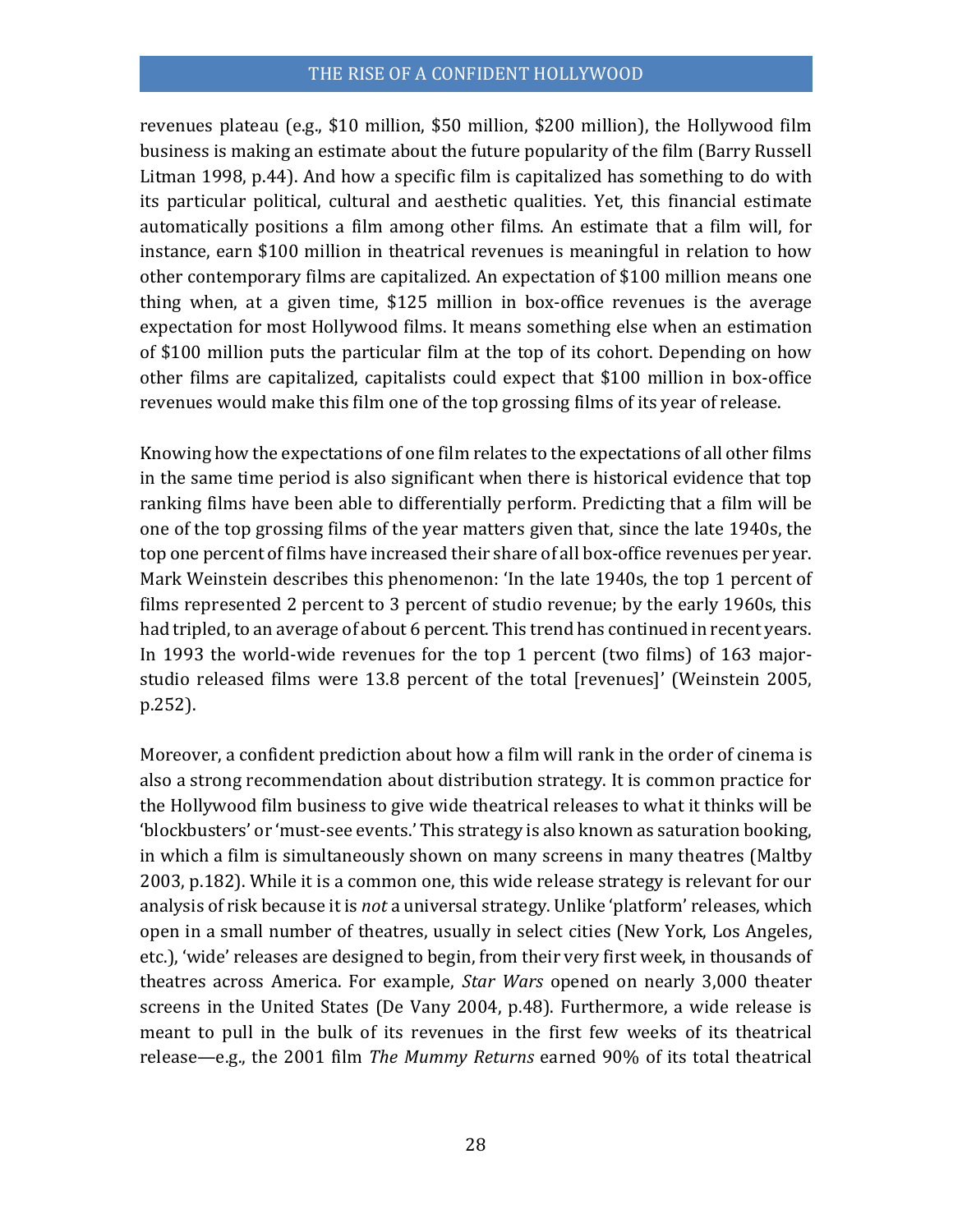revenues in the first five weeks. Conversely, a platform release like *O Brother, Where Art Thou?* took four months to earn 90% of its total theatrical revenues.<sup>7</sup>

## **The History of Risk Perceptions in Hollywood**

The remainder of this paper traces the historical development of risk in Hollywood cinema. This type of analysis is useful for the creation of an alternative, critical perspective on the Hollywood film business. Essentially, the historical development of risk is useful because it can frame any subsequent questions about *how* Hollywood has reduced risk. A critical study of how risk is effectively reduced through particular techniques, such as the repetition of genres, sequels and remakes, the cult of movie stars, and the institution of false needs and wants, can still head in the wrong direction if one is not cognizant of where latent theoretical assumptions in political economy leads them. While all of the differences between mainstream economics, Marxism and the capital-as-power theory cannot be enumerated here, we can, with respect to the purpose of this section, briefly focus on one important point. Risk-reduction strategies in Hollywood are a popular subject in mainstream economic literature, but these investigations tend to run into theoretical problems because the *historical*  development of risk is virtually ignored (De Vany 2004; Barry Russell Litman 1998; Nelson & Glotfelty 2012; Pokorny 2005).

Much of the academic literature on the Hollywood film business moves from the particular to the universal; its general conclusions about risk are drawn out of its empirical analyses that focus on one or many risk-reduction strategies. By making risk-reduction strategies its primary concern, mainstream academic literature turns filmmaking into a production function, and from there, the debate is about whether certain techniques are effective. Famous movie stars, with their perceived ability to draw consumers to some movies rather than others, are most commonly analyzed as being factors of production that are employed to reduce the financial risks of Hollywood cinema (Elberse 2007; Hadida 2010; Ravid 1999). Style is also a riskreduction technique, particularly the blockbuster method of filmmaking (Barry R. Litman 1983; Ravid 1999; Denisoff & Plasketes 1990).

These investigations, however, say little about the historical development of risk. In fact, the possibility for risk perceptions to significantly change over time is out of place in studies that also assume so-called economic actors are too small to change the historical circumstances of risk. In the mainstream literature, risk-reduction

<sup>7</sup> These two examples, *The Mummy Returns* and *O Brother, Where Art Thou?,* are taken from Maltby's *Hollywood Cinema* (Maltby 2003, pp.200, 204).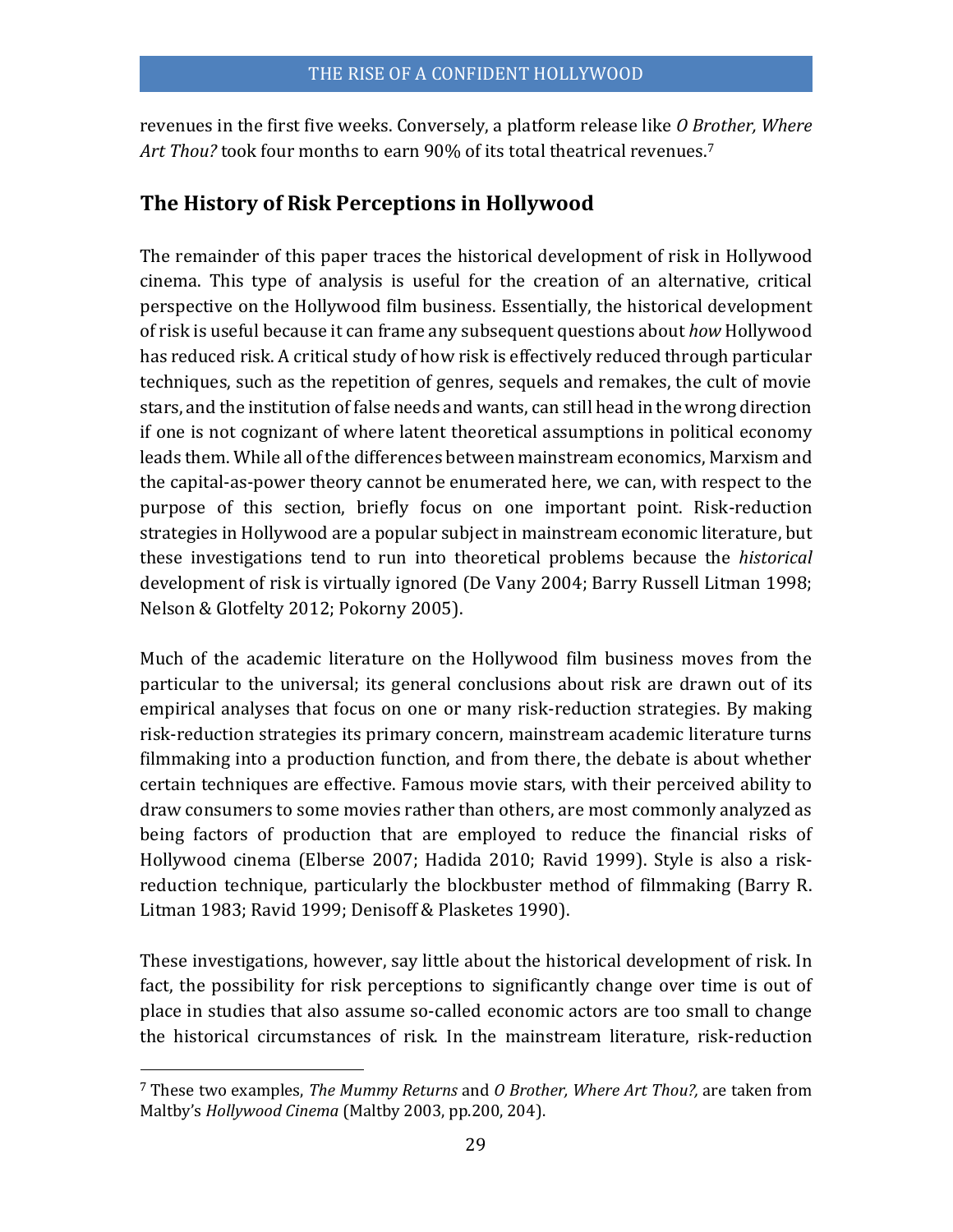strategies like using movie stars or making blockbuster movies, *no matter how effective*, never transform the business environment itself (De Vany 2004, p.270). In part because its oligopolistic character is downplayed or even ignored, the Hollywood film business, as a whole, is seen to have an 'inherent' level of risk that remains in spite of *any* strategy. In this 'power-free' version of Hollywood cinema, risk-reducing techniques are essentially conservative reactions to consumer sovereignty, which is always an extraneous force. Techniques can be effective, they can even somehow 'lower risks for subsequent projects,' but, in this theoretical narrative, capitalists cannot *create* a cultural environment that favors their pecuniary interests. The world of cinema can never be made to have machine-like regularity if it is assumed the sovereign consumer is an unalterable variable that *always* has the same 'economic' freedom to be fickle when the next film is released (Garvin 1981, p.4).

The notion that risk has an 'inherent' level because firms only ever mitigate the volatility of consumer sovereignty, adds an unnecessary theoretical obstacle to an investigation of how Hollywood's risk coefficient has changed over time. This is certainly the case when an individual author considers the 'inherent' level of risk to be so high that *ex ante* predictions are impossible. Arthur De Vany, for instance, uses complex statistical modeling to substantiate screenwriter William Goldman's statement that, with respect to making predictions about the future of Hollywood cinema, 'nobody knows anything.' According to De Vany:

…revenue forecasts have zero precision, which is just a way of saying that 'anything can happen'…. The 'nobody knows' principle…is revealed in the infinite variance and scale-free form of the probability distribution. When the probability distribution is scale free it has no characteristic size and there is no typical movie. If variance is infinite, the prediction is impossible; one can only say that the expected revenue of a movie is X plus or minus infinity (De Vany 2004, pp.71, 260).

De Vany's conclusion that 'the confidence interval of [a] forecast is without bounds' (De Vany 2004, p.71) is unsatisfying because it is embedded in a framework that assumes the Hollywood film business is eternally beholden to this extremely high degree of uncertainty. To be sure, it could certainly be possible that Hollywood has had a period of great uncertainty; however, an analysis of risk cannot help but reify its conclusions when the analysis also holds onto a hollow concept of history. 8

<sup>8</sup> On this point, it is helpful to briefly juxtapose the concept of history that is at the core of the capital-as-power approach. For Nitzan and Bichler, we say that societies are historical because human beings have the ability to change the foundations of a social order through *active* creation. Nitzan and Bichler capture this point with the verb-noun *creorder*: 'Historical society is a *creorder*. At every passing moment, it is both Parmenidean and Heraclitean: a state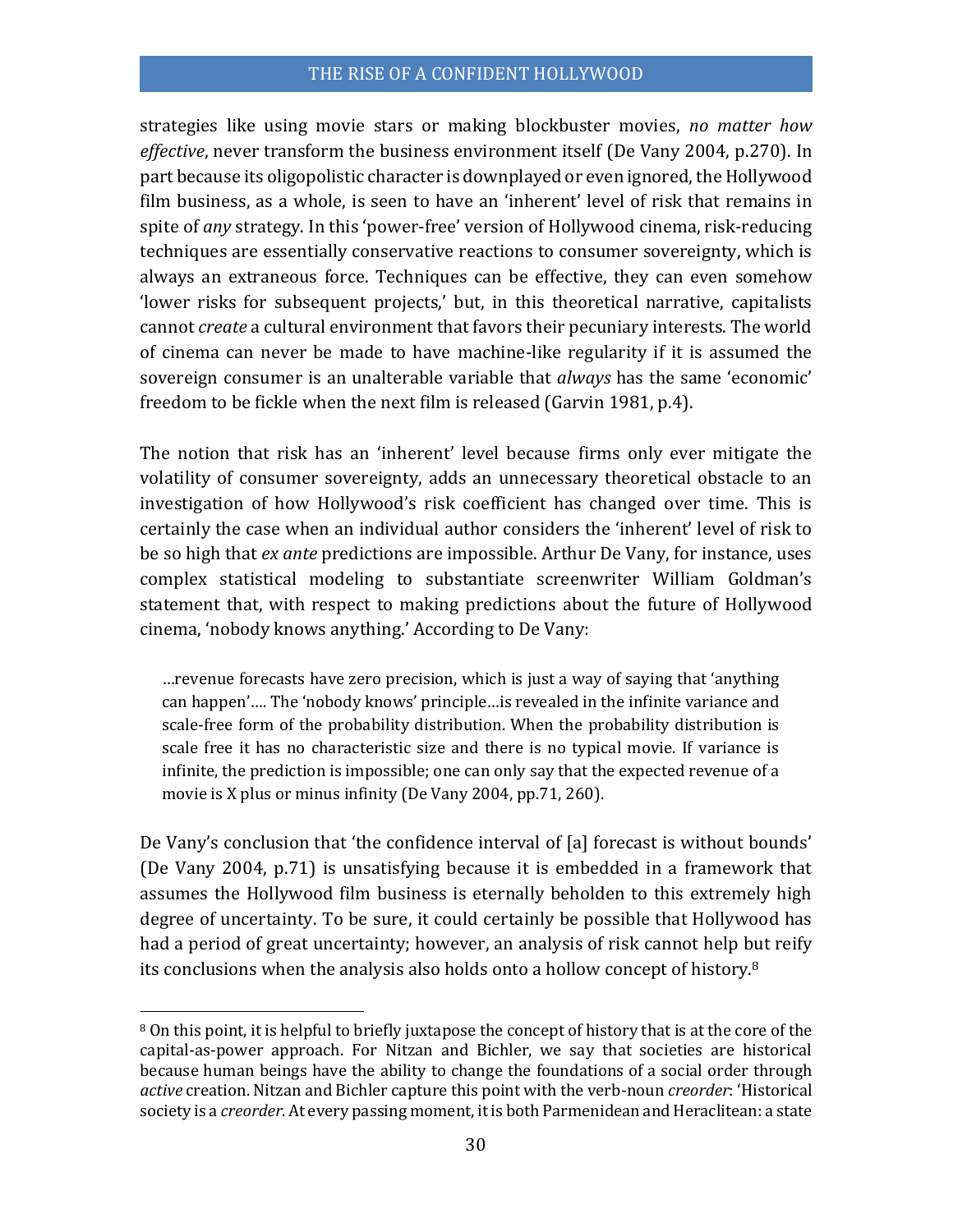How can we investigate the historical development of risk in Hollywood cinema? My method involves using *opening theatres* as a proxy for future expectations. Opening theatres stands as a proxy for future expectations because the decision about the size of opening theatres is made before a stream of box-office revenues actually begins to flow; decisions about what is a good release strategy for each film derive from financial expectations about what will happen to each film on its opening weekend and onwards. Furthermore, as I established above, the Hollywood film business is concerned with the future pecuniary rank of its films, which relates to the strategy of giving some films, but not all, wide theatrical releases. To be sure, not every high grossing film is the product of a wide release strategy. A platform release can, over time, become popular and consequently earn a relatively high level of gross revenues. For example, *Schindler's List* opened in 25 theatres and was the ninth highest grossing film of 1993. Yet, behind the fact that some films are, from day one, released in 1500, 2000 or even more theatres, is an assumption about expected revenues. In a sense, major filmed entertainment does not wait for its wide releases to *eventually* become popular. A wide release has, in comparison to a platform release, a shorter lifespan because its impact is supposed to be quick but big.

Historical data on opening theatres enables us to approximate the evolution of Hollywood's risk coefficient (δ), which denotes the confidence the Hollywood film business has in its predictions about the future financial performance of cinema. This approach demonstrates that from 1981 to 2011, Hollywood has been able to improve its ability to predict the financial performance of its films. This increased predictability reflects a better understanding of and perhaps a greater ability to shape popular culture. And this greater understanding and ability in turn translates into higher confidence, lower risk perception and higher capitalization.

How can we use opening theatres to approximate the long-term trajectory of Hollywood's risk perceptions? On the idea that opening theatres is a proxy for future expectations, opening theatres data can be used to compare expected theatrical gross

l

in process, a construct reconstructed, a form transformed. To have history is to create order…' (Nitzan & Bichler 2009, p.305). This concept of history draws from the philosophy of Cornelius Castoriadis, who offers us the term 'social-historical.' For Castoriadis, it is 'impossible to maintain an intrinsic distinction between the social and the historical, even if it is a matter of affirming that historicity is the 'essential attribute' of society or that society is the 'essential presupposition' of history…. It is not that every society is necessarily 'in' time or that a history necessarily 'affects' every society. The social *is* this very thing—selfalteration, and it is nothing if it is not this. The social makes itself and can make itself only as history' (Castoriadis 1998, p.215).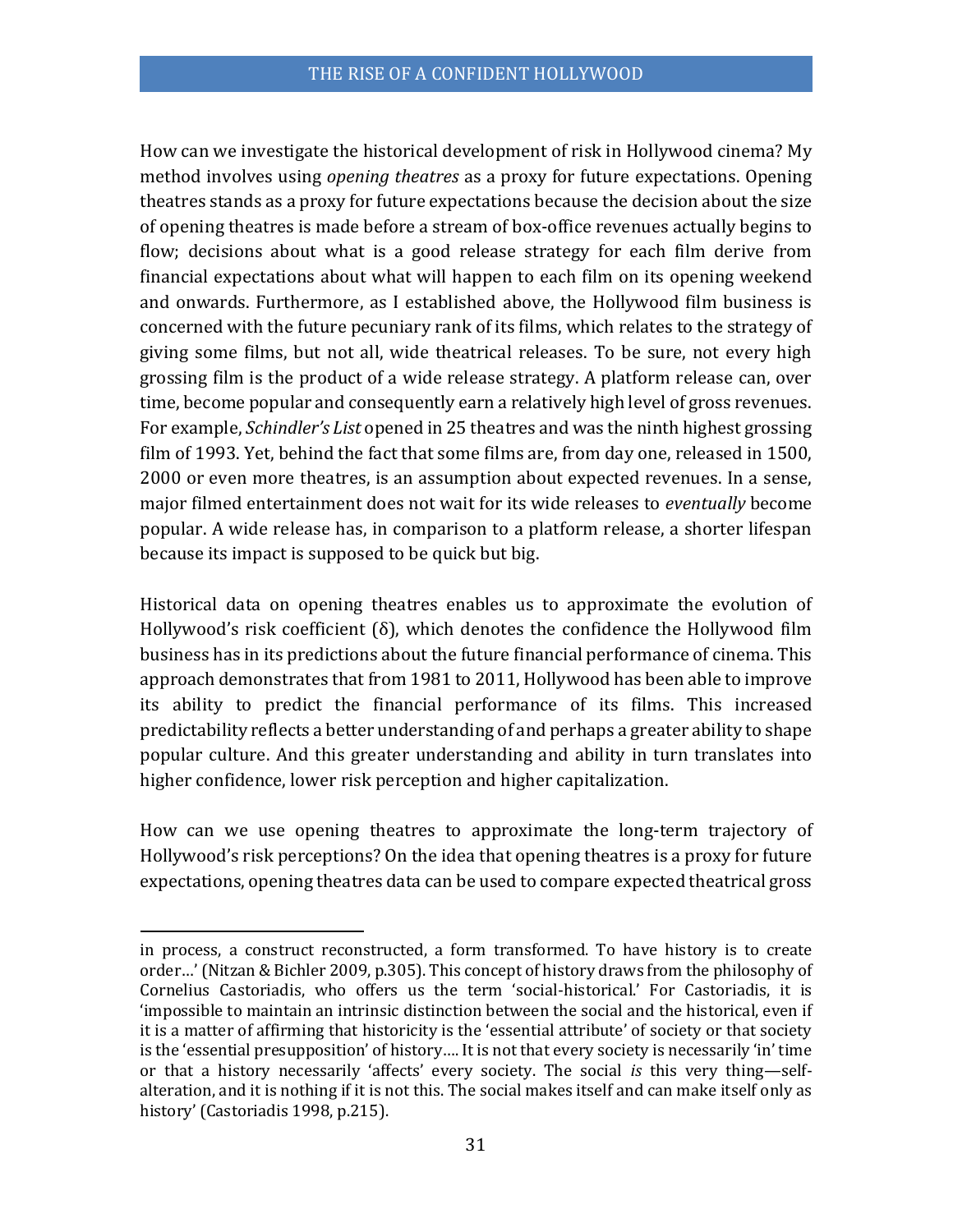revenues and actual theatrical gross revenues. Take, for example, 1986. To get a sense of Hollywood cinema in 1986, one can go to a website like boxofficemojo.com and reproduce Table 1, which is presented here in abridged format. This table ranks, in descending order, 1986 films in the first column by their domestic box-office gross revenues in the second. In addition, a third column shows the number of opening theatres for each film. Table 1 is interesting for a few reasons. What first stands out is *Platoon,* which opened in six theatres but eventually went on to become the third highest grossing film of 1986. This would be a good example of a highly successful platform release. The second and perhaps more important point is that there is no one-to-one match between revenue rankings and opening theatre rankings. For example, the two top grossing films—*Top Gun* and *Crocodile Dundee*—did not have the two widest releases of that year. Already on this abridged list, we can see five films that had wider releases in 1986.

Table 2 offers a different view of the same year. It sorts out all of the films released in 1986 not by box-office revenues, but by opening theatres. Aside from two films, *Back to School* and *The Golden Child*, none of the films in Table 2 appear in Table 1. The films in Table 2 had the widest releases in 1986 but only two of them were able to even reach the \$50 million plateau.

|                               | <b>Box-Office Gross</b> | Opening  |
|-------------------------------|-------------------------|----------|
| Film                          | Revenues                | Theatres |
| Top Gun                       | \$176,786,701           | 1,028    |
| Crocodile Dundee              | \$174,803,506           | 879      |
| Platoon                       | \$138,530,565           | 6        |
| The Karate Kid Part II        | \$115,103,979           | 1,323    |
| Star Trek IV: The Voyage Home | \$109,713,132           | 1,349    |
| <b>Back to School</b>         | \$91,258,000            | 1,605    |
| <i>Aliens</i>                 | \$85,160,248            | 1,437    |
| The Golden Child              | \$79,817,937            | 1,667    |
|                               |                         |          |

*Table 1* **Films Released in 1986: Ranked by Box-Office Gross Revenues** Source: [www.boxofficemojo.com](http://www.boxofficemojo.com/) for US theatrical gross revenues and opening theatres.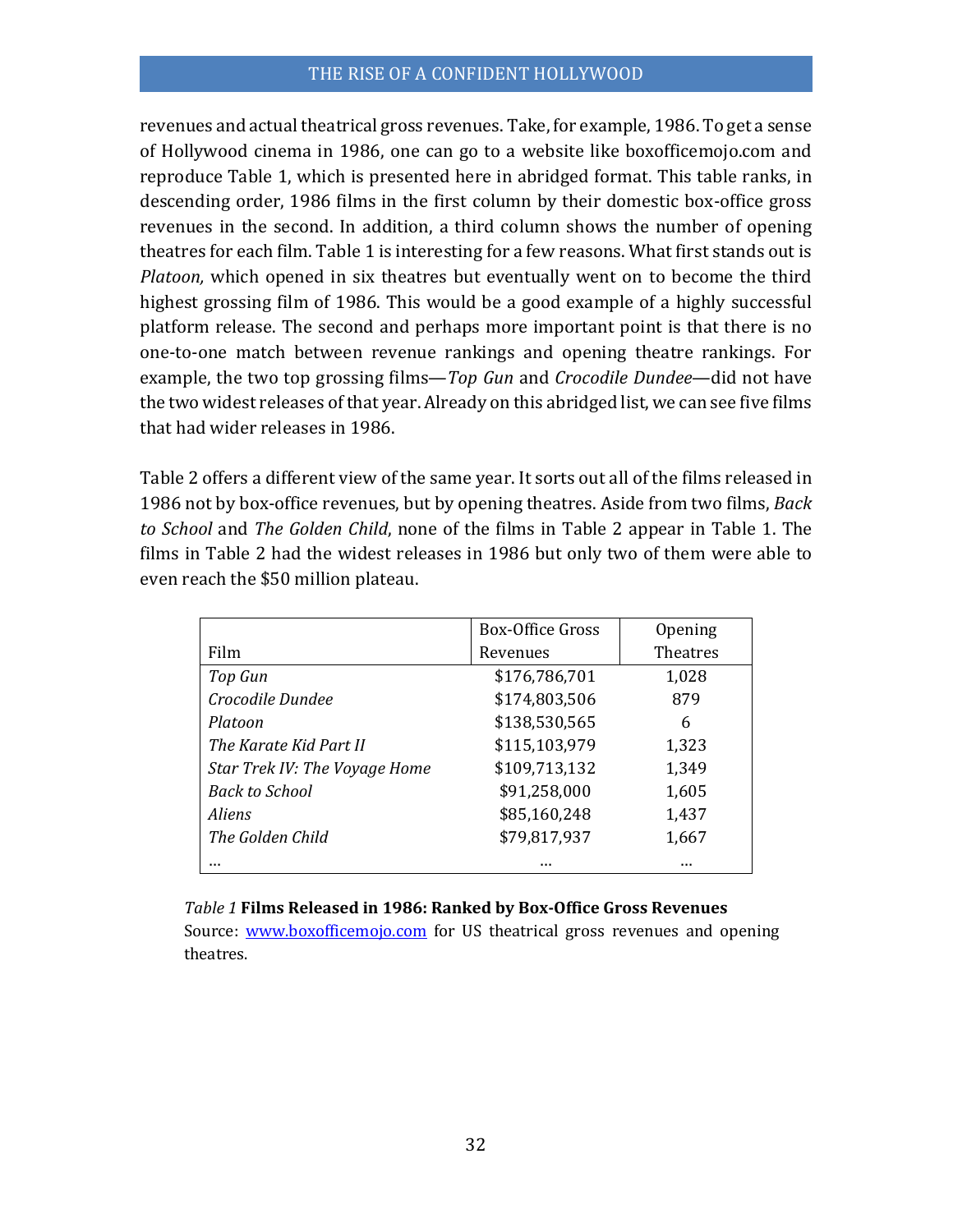|                                    | <b>Box-Office Gross</b> | Opening  |
|------------------------------------|-------------------------|----------|
| Film                               | Revenues                | Theatres |
| Cobra                              | \$49,042,224            | 2,131    |
| Police Academy 3: Back in Training | \$43,579,163            | 1,788    |
| Raw Deal                           | \$16,209,459            | 1,731    |
| The Delta Force                    | \$17,768,900            | 1,720    |
| The Golden Child                   | \$79,817,937            | 1,667    |
| Friday the 13th Part VI            | \$19,472,057            | 1,610    |
| <b>Back to School</b>              | \$91,258,000            | 1,605    |
| Poltergeist II: The Other Side     | \$40,996,665            | 1,596    |
|                                    |                         | $\cdots$ |

#### *Table 2* **Films Released in 1986: Ranked by Opening Theatres**

Source: [www.boxofficemojo.com](http://www.boxofficemojo.com/) for US theatrical gross revenues and opening theatres.

Taken together, Tables 1 and 2 compare the top performing films (ranked by gross revenues) to what Hollywood expected the top performing films to be (ranked by opening theatres). Figure 1 extends this comparison over time. The figure contains three time series. Top 10%revenues measures, for each year, the US box-office gross revenues of the top 10% of all films, ranked by box-office gross revenues (comparable to Table 1). The revenue data are presented as a percent share of *all* US box-office gross revenues for each year. The second series, Top 10%theatres, measures, for each year, the US box-office gross revenues of the top 10% of all films, ranked by opening theatres (comparable to Table 2). This series is also presented as a percent share of all US box-office gross revenues.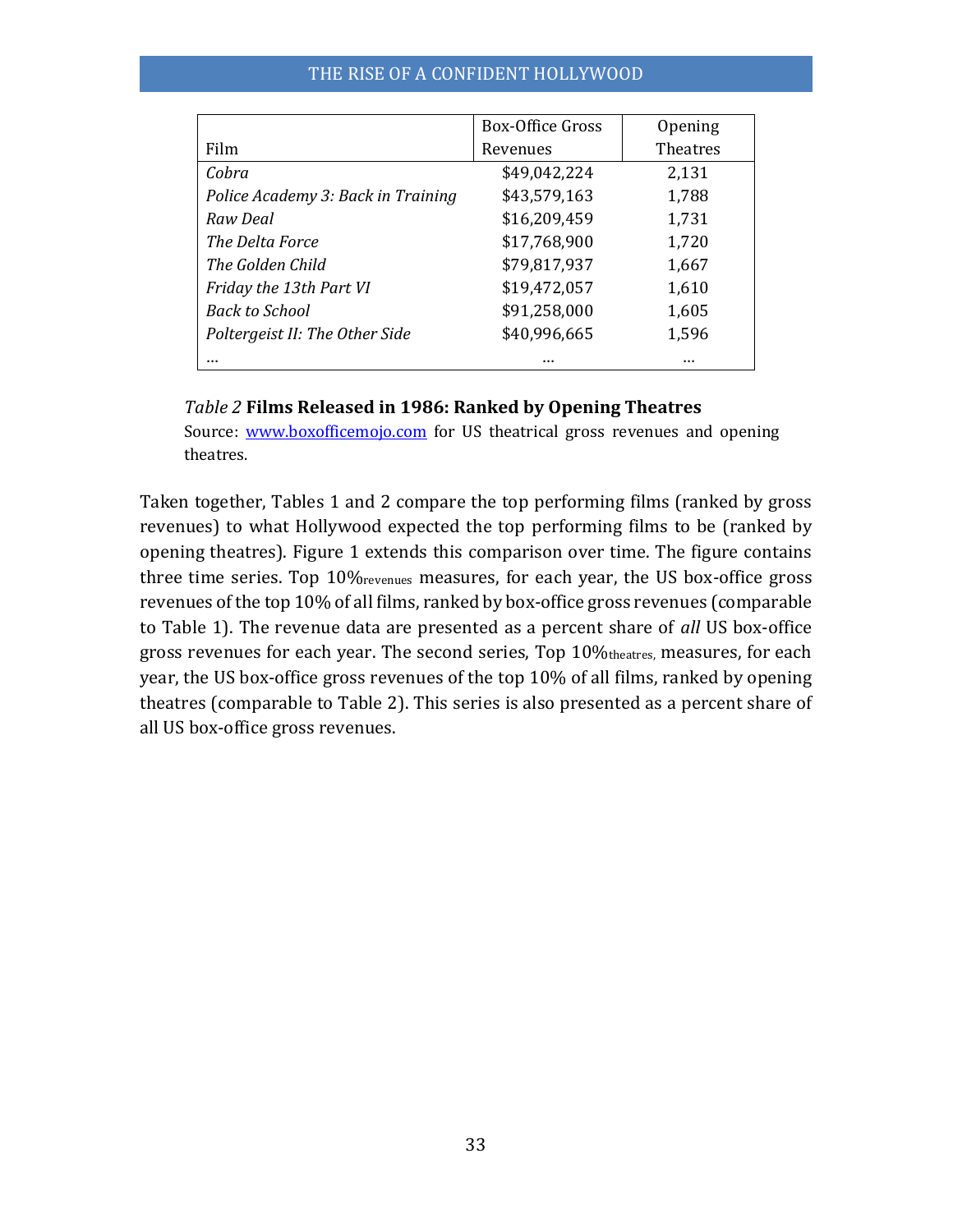

*Figure 1* **US Gross Theatre Revenues: The Share of the Top 10% of All Films**

Note: Boxofficemojo.com provides, from 1981 to 2011, data for each film released in the United States. After grouping *every* film from 1981 to 2011 by their year of release, I sort each year twice: once to rank all films by their *gross revenues*, and another time by their *opening theatres*. Both times I measure the Top 10% share of the yearly total of US gross revenues. Each year, the measure of Top 10% is adjusted by the annual total of films released in the United States.

Note: The series that is sorted by opening theatres is not simply measuring opening weekend revenues. It measures total theatrical gross of each relevant film.

Source: [www.boxofficemojo.com](http://www.boxofficemojo.com/) for number of films released per year, US theatrical gross revenues and opening theatres for each film, and the sum of all US theatrical gross revenues.

Similar to Weinstein's observations, Top 10%revenues demonstrates how the top tier of films has, over a twenty-year period, increased its share of all US box-office gross revenues. The top 10% of films in 1981 grabbed approximately 41% of all US box-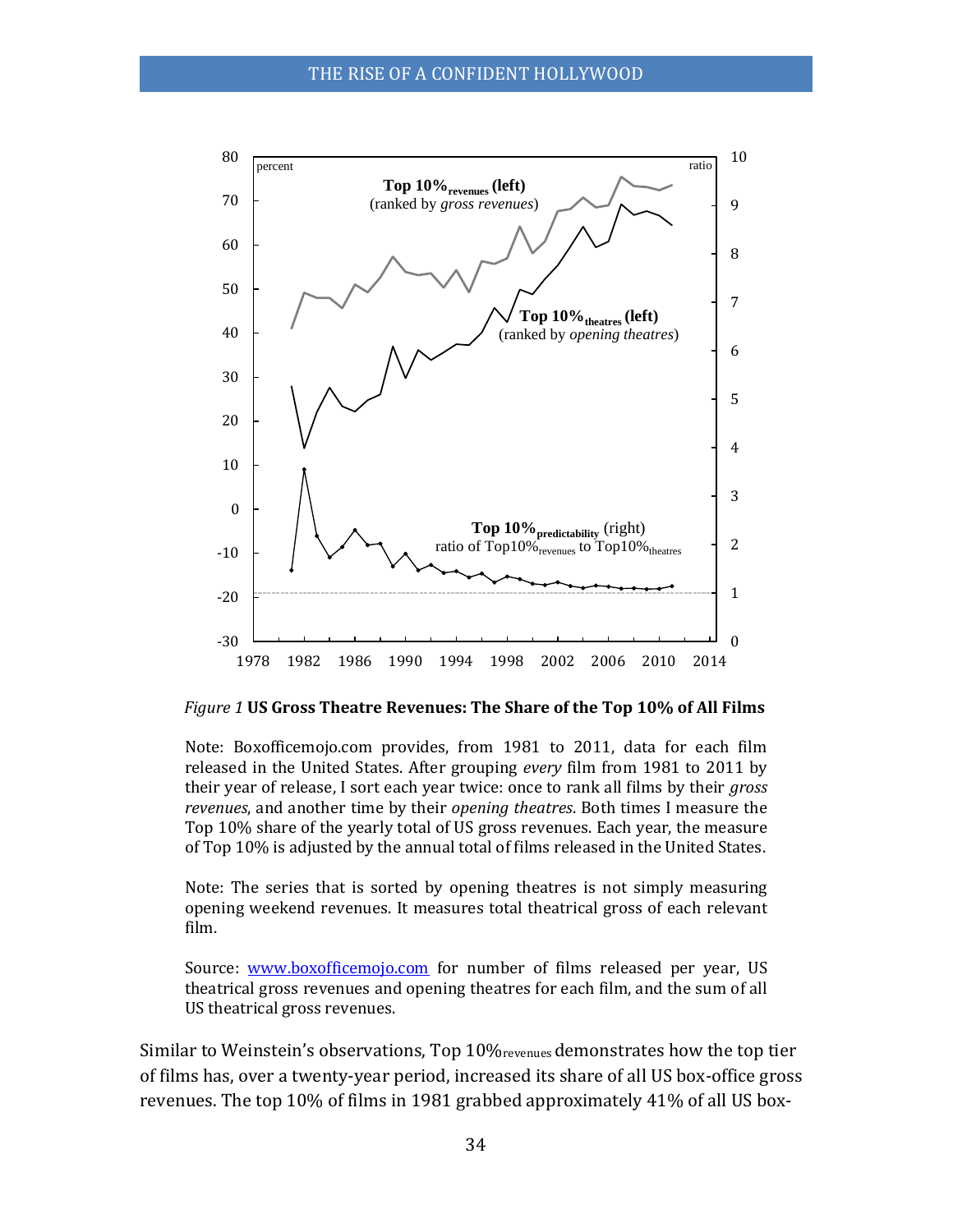office gross revenues for that year. In 2007 the films in the top 10% grabbed a 75% share of all US box-office revenues.

What is more interesting for our purpose, however, is the relationship between Top 10%revenues and Top 10%theatres. From the mid-1990s onwards, their fluctuations grow increasingly correlated.<sup>9</sup> Additionally, over time the two series converge. This second observation is expressed with the third series of Figure 1, Top 10% predictability. Top 10%predictability presents, from 1981 to 2011, the ratio of Top 10%revenues to Top 10%theatres.

We can see that, over time, (1) the size of the ratio has decreased, getting closer and closer to 1, and (2) that the fluctuations in this ratio have lessened. What does it mean when Top 10% predictability is close to 1? Technically, it means that Top 10% revenues and Top 10%theatres are counting more of the same films. In other words, in a year when Top 10%predictability is close to 1, the highest grossing films were also, more or less, given the widest releases. Conceptually, the declining ratio and fluctuations of Top 10%predictability suggest that Hollywood is getting better at predicting which movies will financially perform better than their cohorts. As the ratio approaches 1, the top 10% of the films put up for wide release end up also being the top 10% in terms of gross revenues, which is significant if the top tier of films are grabbing larger shares of all box-office revenues.

| Ranked by Box-Office Gross Revenues       |  | R:          |
|-------------------------------------------|--|-------------|
| Spider-Man 3                              |  | $\bm{P}_1$  |
| <b>Shrek the Third</b>                    |  |             |
| <b>Transformers</b>                       |  | Sį          |
| Pirates of the Caribbean: At World's      |  | Sl          |
| Harry Potter and the Order                |  | $T_{\rm I}$ |
| I Am Legend                               |  | Fı          |
| The Bourne Ultimatum                      |  |             |
| <b>National Treasure: Book of Secrets</b> |  |             |
|                                           |  |             |

Ranked by Opening Theatres *Pirates of the Caribbean: At World's... Shrek the Third Harry Potter and the Order… Transformers Spider-Man 3 Pirates of the Caribbean: At World's… Shrek the Third Harry Potter and the Order… Transformers Fantastic Four: Rise of the Silver Surfer The Bourne Ultimatum Ratatouille National Treasure: Book of Secrets Bee Movie*

#### *Table 3* **Rankings in 2007**

 $\overline{a}$ 

Source: [www.boxofficemojo.com](http://www.boxofficemojo.com/) for US theatrical gross revenues and opening theatres.

<sup>&</sup>lt;sup>9</sup> The correlation coefficient between Top 10%  $_{\text{prevalues}}$  and Top 10%  $_{\text{theatres}}$  can be broken down into five periods: 1981-1987 (-0.49), 1988-1993 (+0.22), 1994-1999 (+0.86), 2000-2005 (+0.94) and 2006-2011 (+0.89).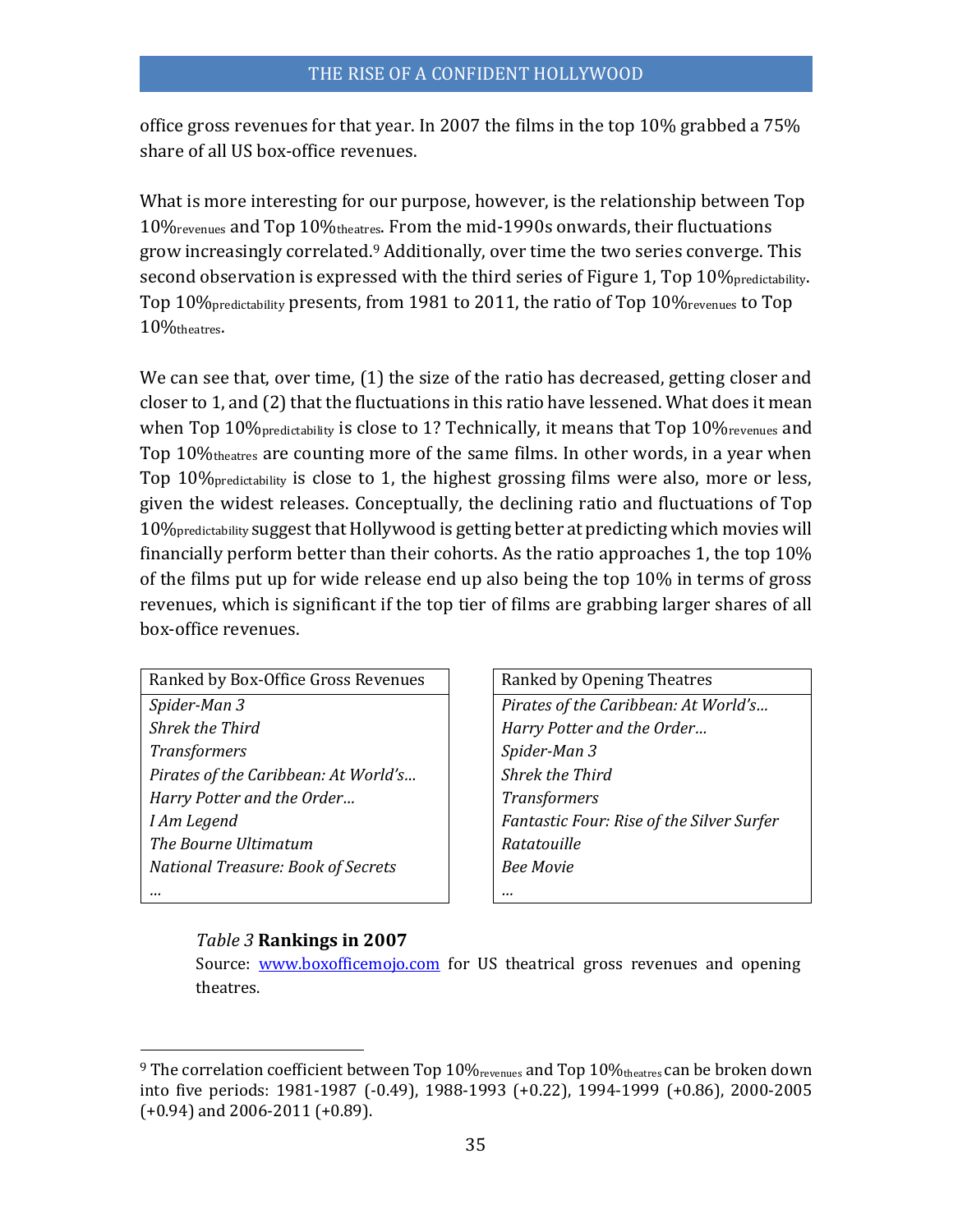For instance, in 2007, the value of the ratio was 1.089. Out of a possible 63 films, 46 films are included in both Top 10% revenues and Top 10% the atres of that year. We can catch a glimpse of this fact by examining the top films of 2007 in Table 3. Table 3 reproduces for 2007, in abbreviated form, the two perspectives of Tables 1 and 2. In 1986 only two films appeared in both Table 1 and Table 2—*Back To School* and *The Golden Child*. As Table 3 demonstrates, five films appear in both rankings for 2007. Furthermore, the same five films of 2007 occupy, although in different order, both top five spots.

# **Future Research on the Hollywood Film Business**

Figure 1 demonstrates how, from 1981 to 2011, the Hollywood film business has been able to improve its predictions about what films will be in the top 10% of each calendar year, ranked by box-office gross revenues. This improvement is a product of predicting, with greater confidence, which films will earn a greater share of all revenues through a wide release strategy. If the example of 2007 is any indication of risk perceptions about the contemporary order of Hollywood cinema, we can infer that major filmed entertainment has been able to predict the shape of this order with a greater degree of confidence.

Figure 1 can extend into future research on the capitalist nature of Hollywood. Its implications can be developed both empirically and theoretically. The next research task at hand is to refine this method of accounting for the future expectations of the Hollywood film business. For instance, the scope of Figure 1 is the top 10% of each year. This scope can be widened or narrowed with future applications. Figure 2, for example, is the same as Figure 1, except that the former focuses on the top 5% of each year. Not only does Figure 2 corroborate what Figure 1 demonstrates, Top 5%predictability can be compared to Top 10%predictability. This comparison is made in Figure 3.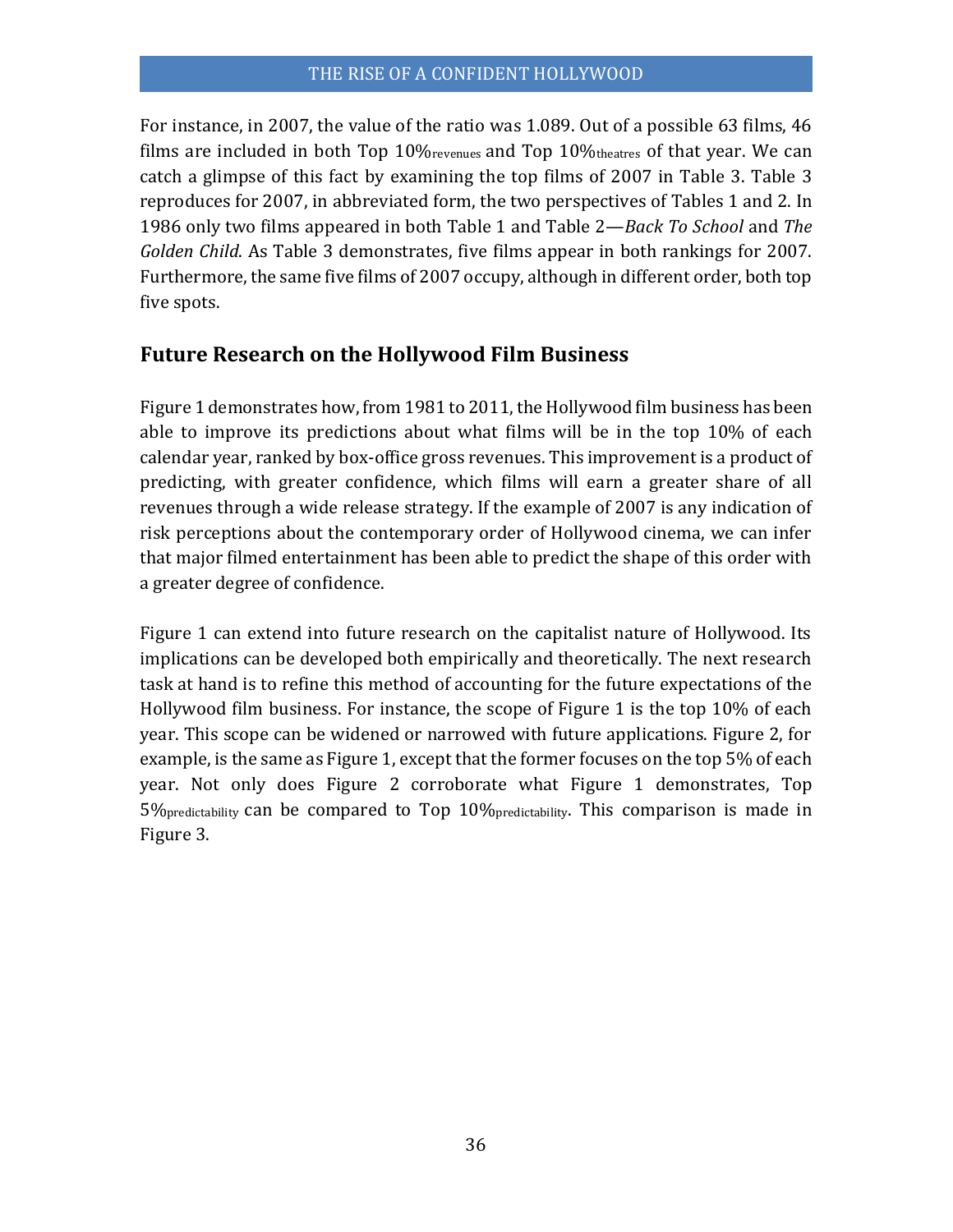

#### *Figure 2* **US Gross Theatre Revenues: The Share of the Top 5% of All Films**

Note: Boxofficemojo.com provides, from 1981 to 2011, data for each film released in the United States. After grouping *every* film from 1981 to 2011 by their year of release, I sort each year twice: once to rank all films by their *gross revenues*, and another time by their *opening theatres*. Both times I measure the Top 5% share of the yearly total of US gross revenues. Each year, the measure of Top 5% is adjusted by the annual total of films released in the United States.

Note: The series that is sorted by opening theatres is not simply measuring opening weekend revenues. It measures total theatrical gross of each relevant film.

Source: [www.boxofficemojo.com](http://www.boxofficemojo.com/) for number of films released per year, US theatrical gross revenues and opening theatres for each film, and the sum of all US theatrical gross revenues.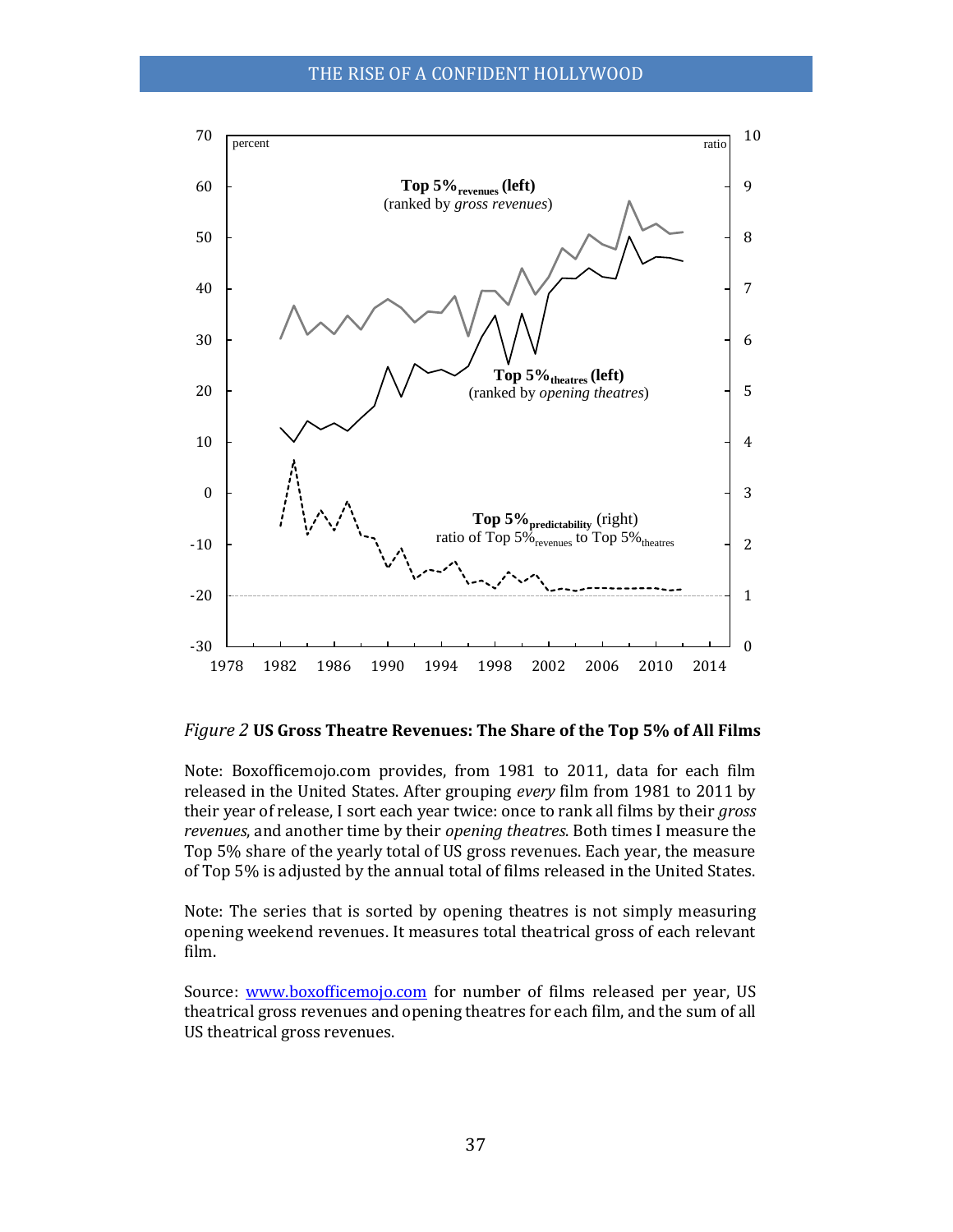

*Figure 3* **Two Measures of Declining Risk**

Note: See Figures 1 and 2.

This paper can also be the stepping-stone to a larger investigation of the power underpinnings of Hollywood's risk perceptions. The rise of a confident Hollywood suggests that its firms have found more effective means of developing, green-lighting and producing the 'right' set of films. Using the capital-as-power framework, we can ask bigger questions about the ways in which the art of filmmaking is made to dance to the tune of business enterprise. The capitalization of cinema, like that of every other creative activity, requires that the industrial art of filmmaking be strategically sabotaged. For the Hollywood film business to invest in—and therefore enable the creation of—some films but not all possible types of film, is to strategically sabotage *aspects* of social creativity and imagination. Future research on strategic sabotage could go a long way in helping us understand how cinema, under the eye of capitalization, is an order of quantifiable qualities, where the hope is that its films develop predictable financial trajectories, just like the paths of comets in the sky.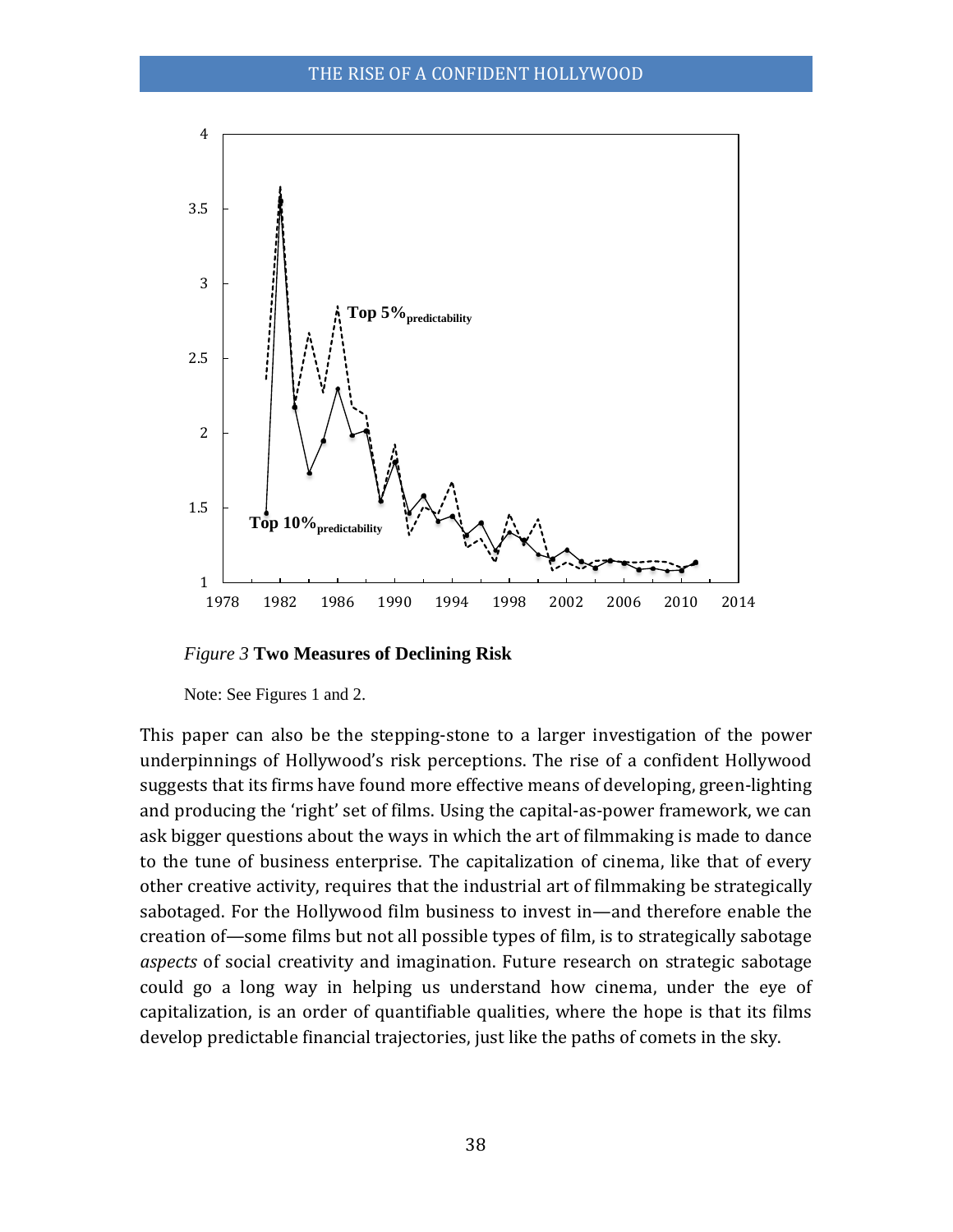#### **References**

- Castoriadis, C., 1998. *The Imaginary Institution of Society*, Cambridge, Massachusetts: The MIT Press.
- Denisoff, R.S. & Plasketes, G., 1990. Synergy in 1980s Film and Music: Formula for Success or Industry Mythology? *Film History*, 4(3), pp.257–276.
- Elberse, A., 2007. The Power of Stars: Do Star Actors Drive the Success of Movies? *Journal of Marketing*, 71(4), pp.102–120.
- Garvin, D.A., 1981. Blockbusters: The Economics of Mass Entertainment. *Journal of Cultural Economics*, 5(1), pp.1–20.
- Hadida, A.L., 2010. Commercial Success and Artistic Recognition of Motion Picture Projects. *Journal of Cultural Economics*, 34(1), pp.45–80.
- Litman, Barry R., 1983. Predicting Success of Theatrical Movies: An Empirical Study. *Journal of Popular Culture*, 16(4), pp.159–175.
- Litman, Barry Russell, 1998. *The Motion Picture Mega-Industry*, Boston, MA: Allyn and Bacon.
- Maltby, R., 2003. *Hollywood Cinema* 2nd ed., Malden, MA: Blackwell Publishing.
- Marcuse, H., 1991. *One-Dimensional Man: Studies in the Ideology of Advanced Industrial Society*, Boston, MA: Beacon Press.
- Mumford, L., 2010. *Technics and Civilization*, Chicago, IL: University of Chicago Press.
- Nelson, R.A. & Glotfelty, R., 2012. Movie Stars and Box Office Revenues: An Empirical Analysis. *Journal of Cultural Economics*, 36(2), pp.141–166.
- Nitzan, J. & Bichler, S., 2009. *Capital as Power: A Study of Order and Creorder*, New York: Routledge.
- Pokorny, M., 2005. Hollywood and the Risk Environment of Movie Production in the 1990s. In J. Sedgwick & M. Pokorny, eds. *An Economic History of Film*. New York: Routledge, pp. 277–311.
- Ravid, S.A., 1999. Information, Blockbusters, and Stars: A Study of the Film Industry. *The Journal of Business*, 72(4), pp.463–492.
- De Vany, A.S., 2004. *Hollywood Economics: How Extreme Uncertainty Shapes the Film Industry*, New York: Routledge.